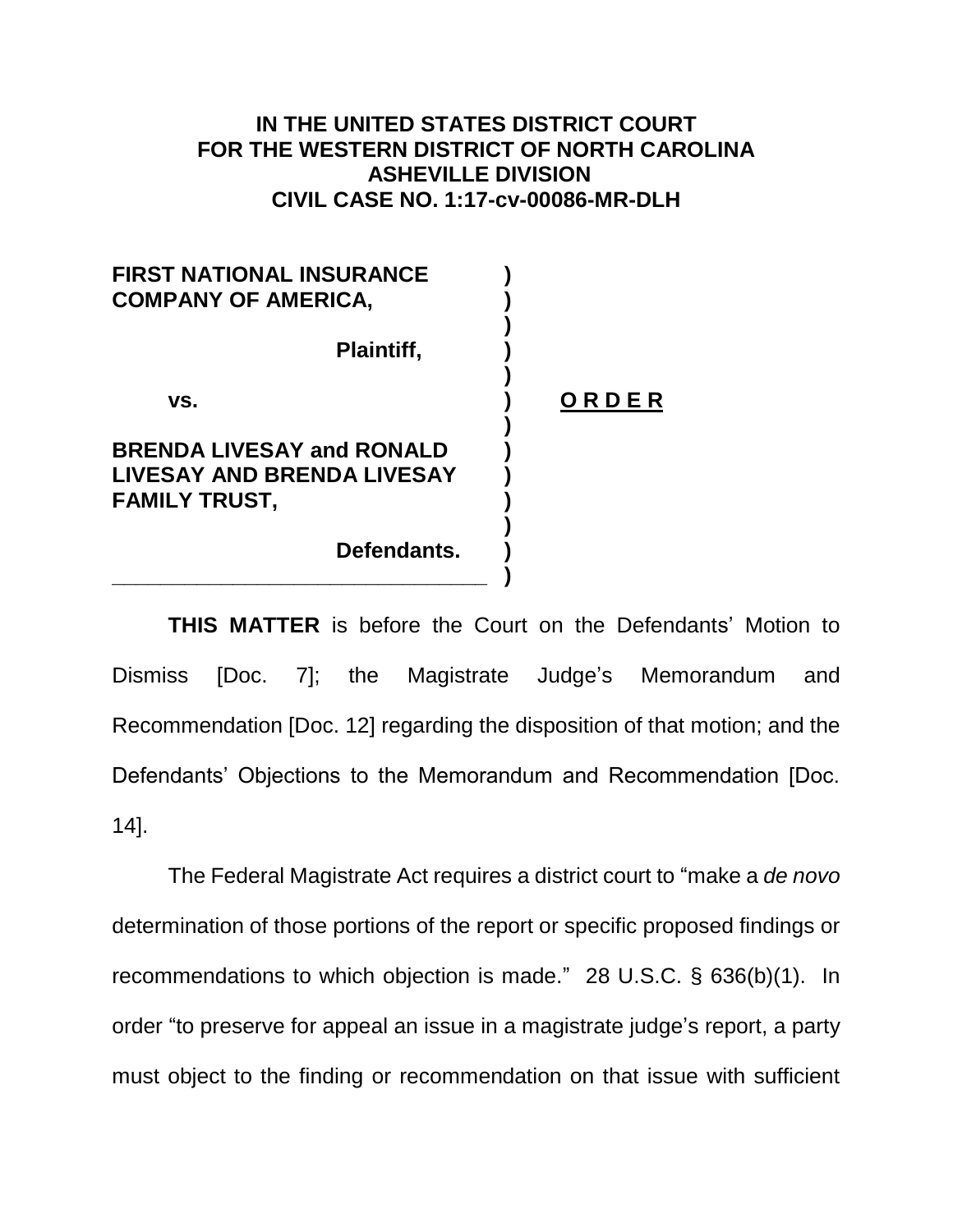specificity so as reasonably to alert the district court of the true ground for the objection." United States v. Midgette, 478 F.3d 616, 622 (4th Cir. 2007). The Court is not required to review, under a *de novo* or any other standard, the factual or legal conclusions of the magistrate judge to which no objections have been raised. Thomas v. Arn, 474 U.S. 140, 150 (1985). Additionally, the Court need not conduct a *de novo* review where a party makes only "general and conclusory objections that do not direct the court to a specific error in the magistrate's proposed findings and recommendations." Orpiano v. Johnson*,* 687 F.2d 44, 47 (4th Cir. 1982).

The Defendants' Objections do not identify any specific error in the Magistrate Judge's proposed conclusions of law. Rather, the Defendants simply restate arguments made in support of their Motion to Dismiss. These kinds of objections do not warrant a *de novo* review of the Magistrate Judge's reasoning. Aldrich v. Bock, 327 F.Supp.2d 743, 747 (E.D. Mich. 2004) ("A general objection, or one that merely restates the arguments previously presented is not sufficient to alert the court to alleged errors on the part of the magistrate judge. An 'objection' that does nothing more than state a disagreement with a magistrate's suggested resolution, or simply

2